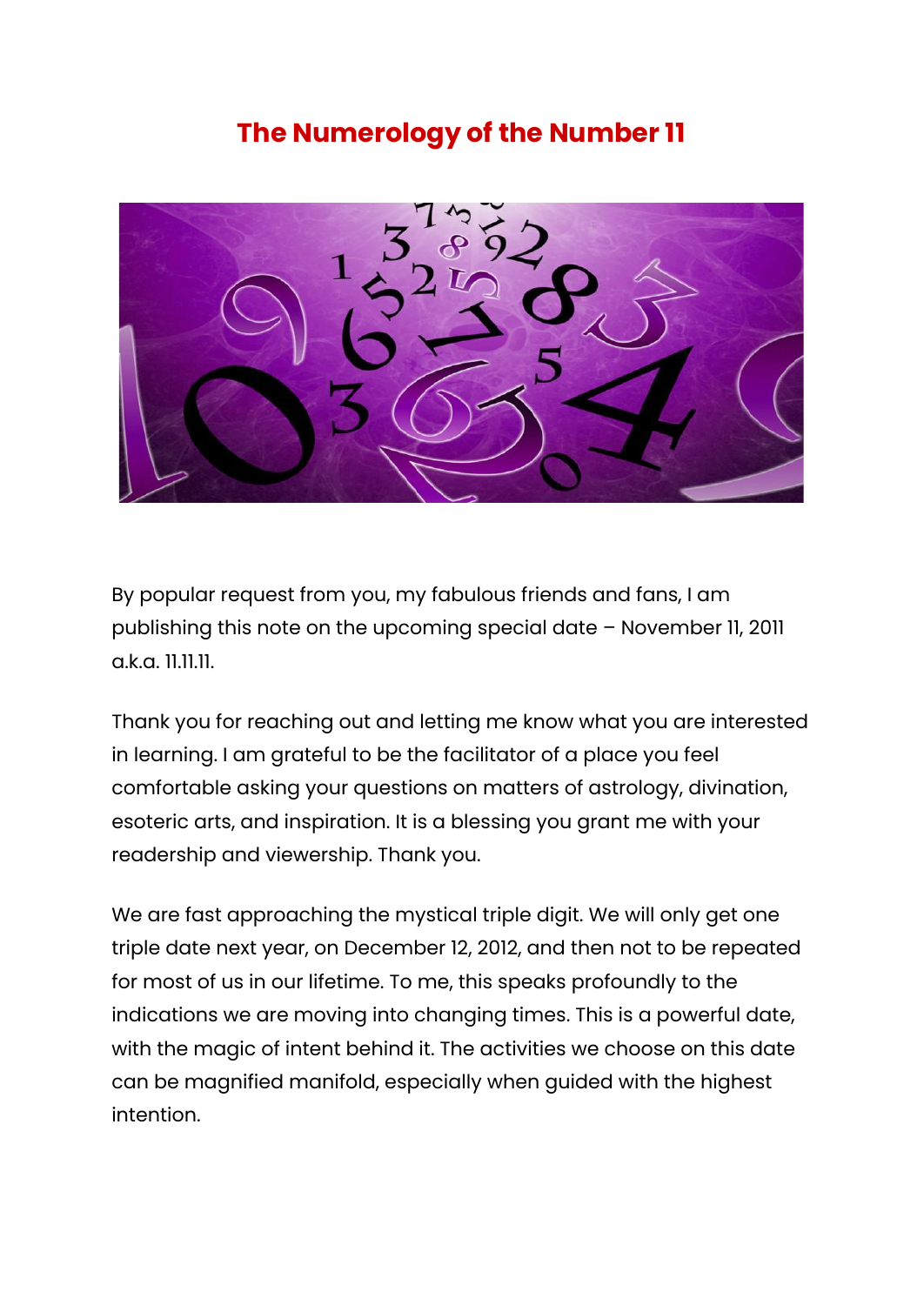Numerology is distinct from astrology. Both are forms of esoteric arts, meaning they are interested in exploring the mysteries. Both are also based on principles of sacred geometry. Astrology stays mindful of the position of the planets as a symbolic consideration. Numerology looks at the illustration of the numbers themselves. Both are ways that we can learn more about ourselves as individuals and the integration of all things. This article focuses on the Numerology of 11 as it relates to its magnification on 11.11.11

11 is considered a master number. It possesses light and the ability to be a source of illumination, thereby amplifying our influence. Some of us may only find our current influence to be over those in our immediate sphere, while others have a larger stage. The opportunity with the 11 is to expand your influence simply with your intent. It is a number that represents magnification of what is in our heart. What you carry in your heart and mind determines what you perceive, and what you perceive determines much of what you create in your life. 11 asks us to be aware of what we put our hearts into, for it guides what becomes possible in the world. Those who demonstrate the ability to guide their own hearts are the ones with the most power. A large part of that power is simply the power to be happy and grateful for the life you have, which tends to manifest more to be grateful for.

As mentioned, 11 is also a number of reaching large groups of people, which is why it is associated with fame. When it is at its best, it is fame that has the inner belief that its voice is worthy of being shared and reaches many people in a message of kindness, love, and inter-relatedness.

If you look at the 11, you'll see it appears like 2 people standing side by side. No one on this planet is ever an island. As much as our culture moves towards individualism, for all its benefits of self-determination and self-reliance, we all at certain times will need others to help us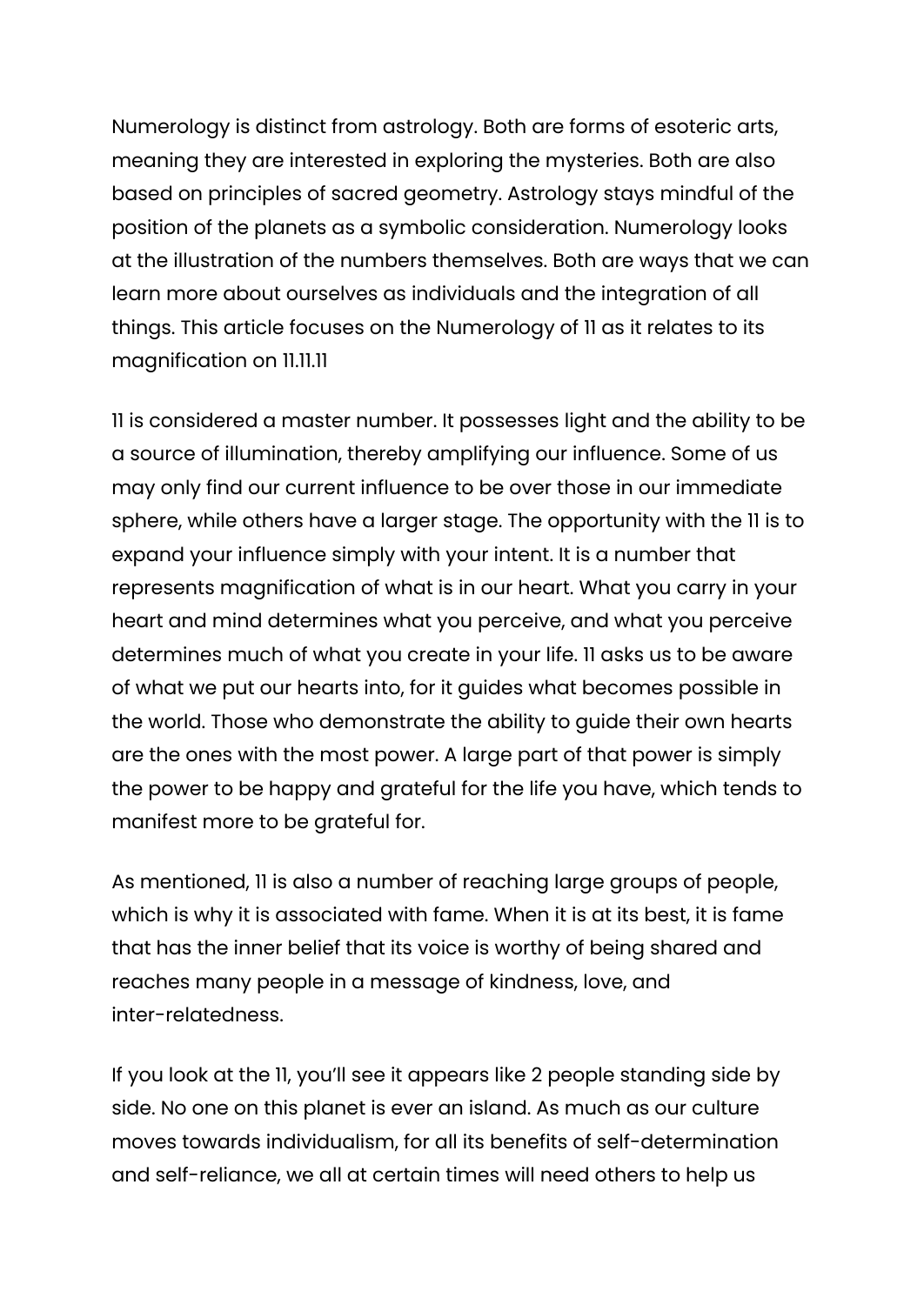move towards a greater sense of our independent agency. In this way, the 1 always moves to the two 1's standing together, and then back on itself.

The 11 represents the exchange of ideas, and with this date, we should see the power that simply being able to share and receive gives to both sides of the equation.

I return to the notion of illumination and what we wish to manifest, in our individual lives, but also for the "other" in our lives. I believe, on the date of 11.11.11 we will begin to move to an understanding that the "other" is not just a specific person or another culture, but the "other" means all of us, of which the initiating 1, or self, is a part. As I said, the 11 operates as a cycle, the 1's bouncing off each other, always returning to the initiating one.

The 11 speaks to diplomacy and tact. 11.11.11 is a great day to decide to reach an agreement or have a difficult conversation. The numbers are on your side to negotiate fair outcomes that both sides can rest in. We should see the intention to manifest more just interactions and a more just world receive amplified power.

When the 11 triples up, like it will on 11.11.11, it holds special mystical properties. The likelihood of experiencing "synchronicity", defined by Carl Jung as meaningful chances and occurrences, are likely to go up. It is also a confirmation number. We will know on this day if we are on the right path in our individual lives, especially in light of how we influence the collective conscious and collective unconscious, through inviting meaningful confirmation that touches the heart. The numbers align with the Universe to allow our external environment to speak to us. Where we are off track, we are likely to welcome the reality check, for it allows us to refine our course.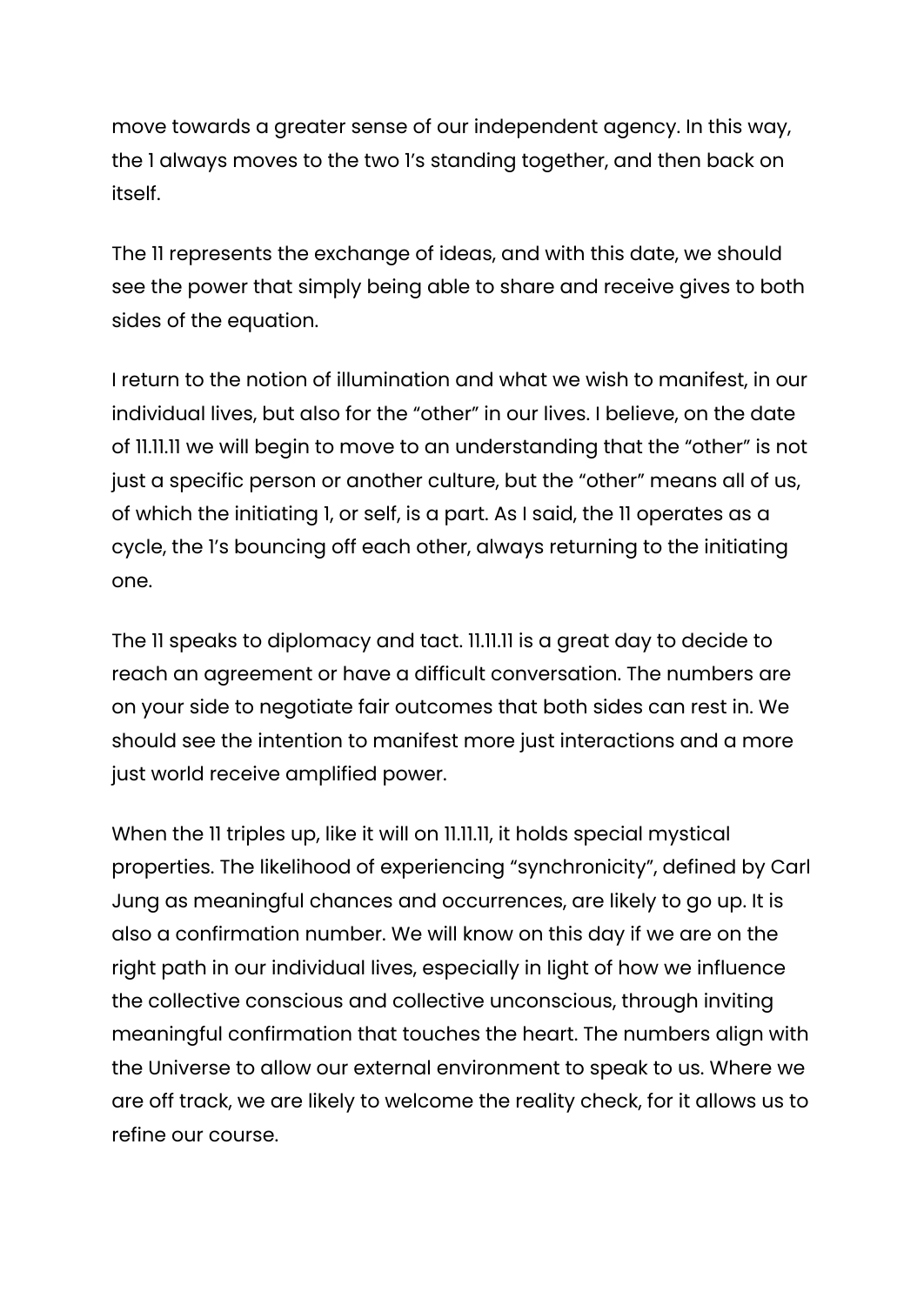The triple quality to the number 11 adds an element of creative expression to the avenue we choose. 3 is also a number long associated with qualities of perfection and effort. When the 11 is tripled, it is magnified in a lens of effective action and productive outcomes.

The spiritual quality of illumination taking place now will help us usher in our changing times. Most encouraging to me is that many of us will be clarifying our intent, especially as we prepare as a collective to enter 2012, a time when the world becomes evident in change, several important astrological events reach precision, and one Mayan cycle ends and another begins. Next year's 12.12.12 is where our intentions set now, on 11.11.11, will crystallize.

I will be writing about 2012, 12.12.12, and horoscopes for 2012 in the coming days and weeks. I will certainly share my insights as I go along. For now, I can say that 12 is a number of deep mysticism that steps out and does work in reverence and responsibility. As I have written before, Astrologically speaking, for thousands of years we have organized ourselves into 12 signs. The number 12 suggests a move away from the Lunar cycles and towards a greater desire for symmetry and individualism, represented in the Solar cycle. The 12 also speaks to the Age of Pisces, as Pisces is the 12th sign. Since we entered the Age of Pisces, the number 12 has been represented in many ways, with many spiritual leaders having 12 followers, including the 12 Apostles. Jupiter, the ancient ruler of Pisces, takes 12 years to orbit the Earth. Neptune will soon re-enter the 12th sign, Pisces, for a long stay into the next decade. The Mayan cycle that is ending has to do with materialism. The cycle we will be entering has to do with illumination. Again, I will talk more about these topics in the coming days, weeks, and into the coming new year. My hope in sharing the symbolism of 12 is that you consider the wisest use of the 11 now, so that we are prepared to embrace the magic ahead.